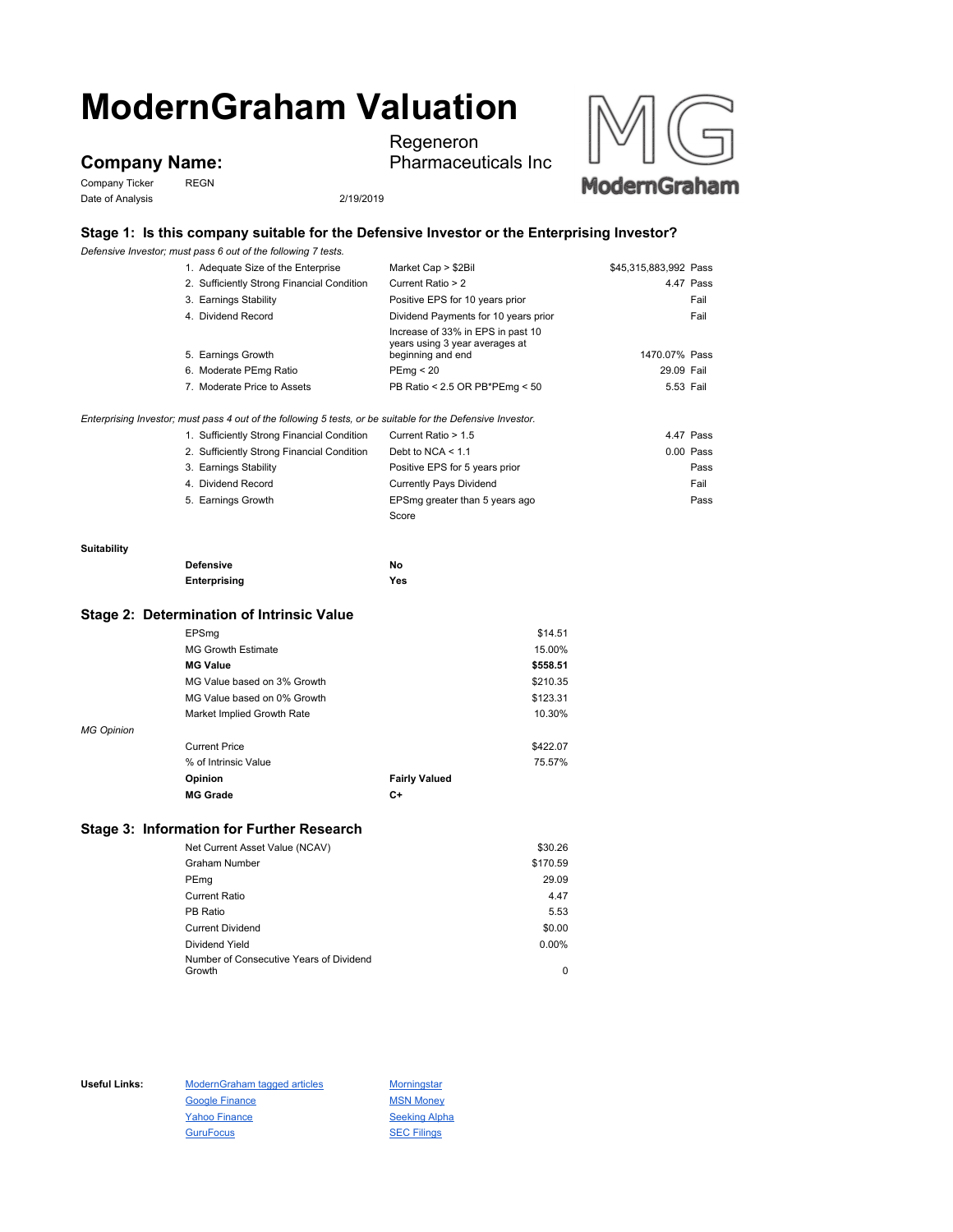| <b>EPS History</b> |          | <b>EPSmg History</b>                 |                  |
|--------------------|----------|--------------------------------------|------------------|
| Next Fiscal Year   |          |                                      |                  |
| Estimate           |          | \$16.10 Next Fiscal Year Estimate    | \$14.51          |
| Dec2018            | \$21.29  | Dec2018                              | \$12.33          |
| Dec2017            | \$10.34  | Dec2017                              | \$7.25           |
| Dec2016            | \$7.70   | Dec2016                              | \$5.58           |
| Dec2015            | \$5.52   | Dec2015                              | \$4.12           |
| Dec2014            | \$2.98   | Dec2014                              | \$2.92           |
| Dec2013            | \$3.72   | Dec2013                              | \$2.33           |
| Dec2012            | \$6.75   | Dec2012                              | \$1.16           |
| Dec2011            | $-$2.45$ | Dec2011                              | $-$1.56$         |
| Dec2010            | $-$1.26$ | Dec2010                              | $-$1.18$         |
| Dec2009            | $-$0.85$ | Dec2009                              | $-$1.22$         |
| Dec2008            | $-$1.00$ | Dec2008                              | $-$1.29$         |
| Dec2007            | $-$1.59$ | Dec2007                              | $-$1.39$         |
| Dec2006            | $-$1.77$ | Dec2006                              | $-$1.37$         |
| Dec2005            | $-$1.71$ | Dec2005                              | $-$1.30$         |
| Dec2004            | \$0.74   | Dec2004                              | $-$1.17$         |
| Dec2003            | $-$2.13$ | Dec2003                              | $-$1.96$         |
| Dec2002            |          | -\$2.83 Balance Sheet Information    | 12/1/2018        |
| Dec2001            |          | -\$1.81 Total Current Assets         | \$6,447,600,000  |
| Dec2000            |          | -\$0.66 Total Current Liabilities    | \$1,442,800,000  |
| Dec1999            |          | -\$0.74 Long-Term Debt               | \$0              |
|                    |          | <b>Total Assets</b>                  | \$11,734,500,000 |
|                    |          | Intangible Assets                    | \$0              |
|                    |          | <b>Total Liabilities</b>             | \$2,977,200,000  |
|                    |          | Shares Outstanding (Diluted Average) | 114,671,000      |